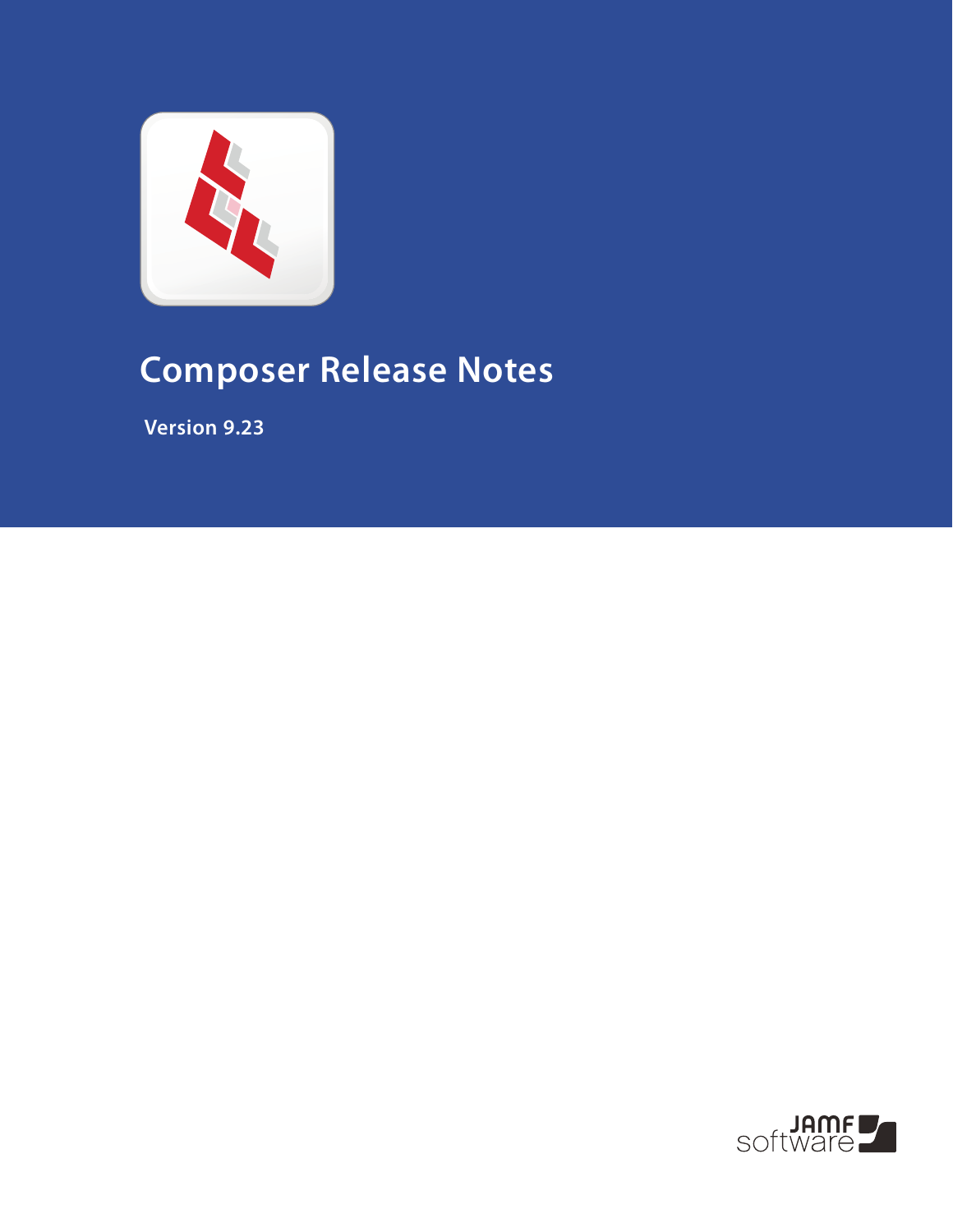**JAMF Software, LLC** © 2014 JAMF Software, LLC. All rights reserved.

JAMF Software has made all efforts to ensure that this guide is accurate.

JAMF Software 301 4th Ave S Suite 1075 Minneapolis, MN 55415-1039 (612) 605-6625

Apple, the Apple logo, and Mac OS X are trademarks of Apple Inc., registered in the U.S. and other countries.

Composer, JAMF Software, and the JAMF Software logo are trademarks of JAMF Software, LLC, registered in the U.S. and other countries.

All other products and service names mentioned are the trademarks of their respective companies.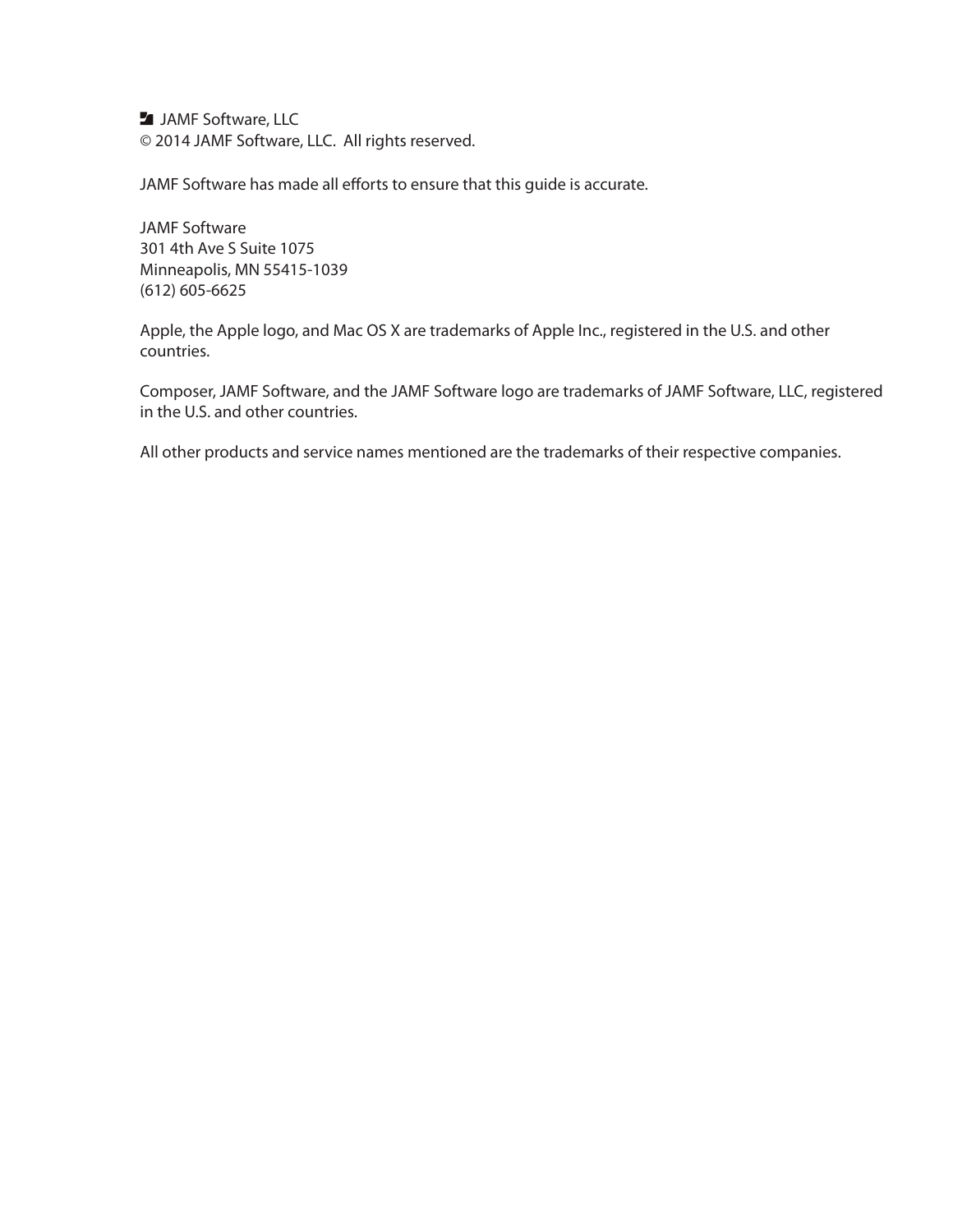## **Contents**

- **Composer Versioning**
- **Bug Fixes and Enhancements**
- **Installation**
- Requirements
- Upgrading Composer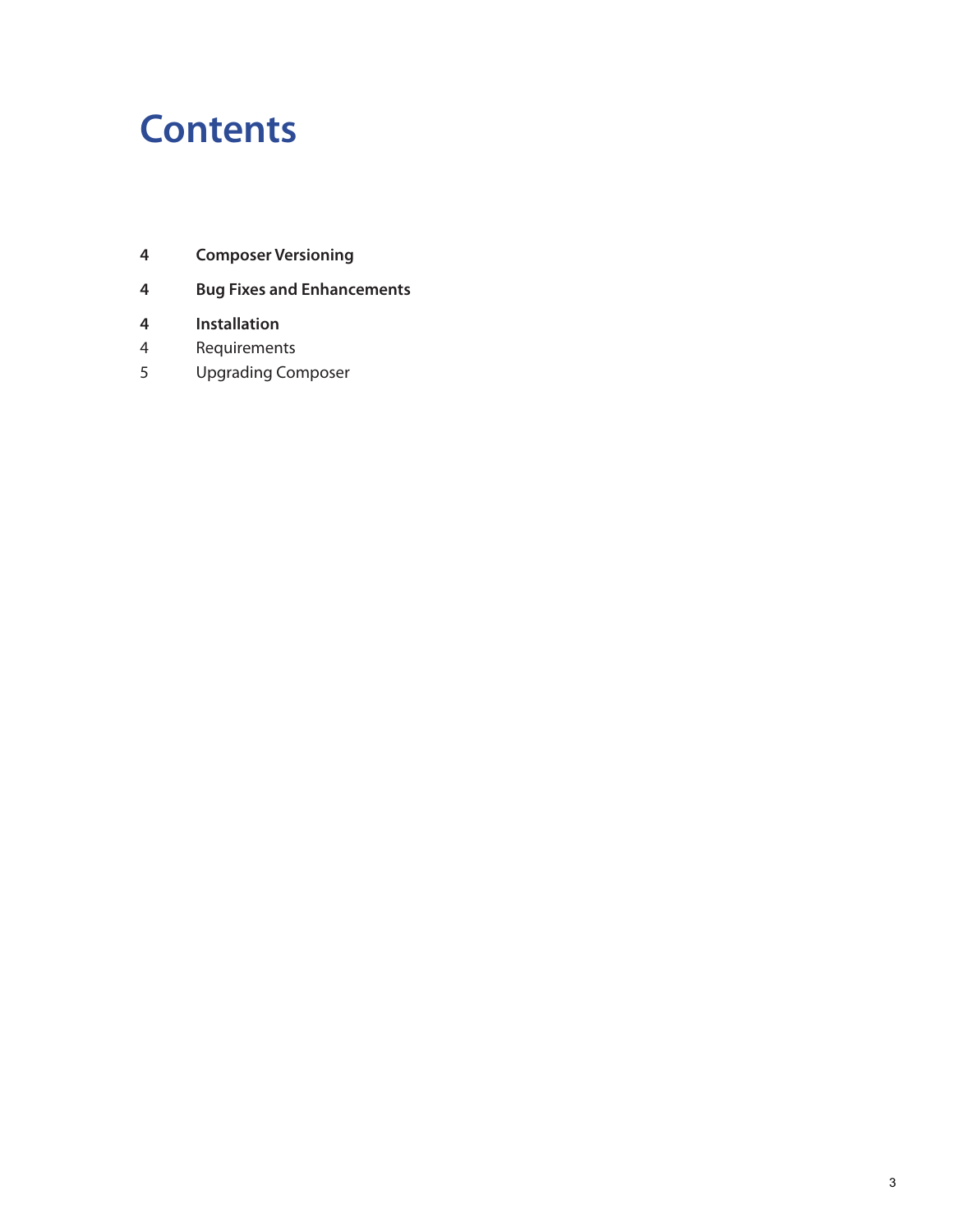# **Composer Versioning**

Composer may have non-consecutive version numbers. The version number always corresponds with a version of the Casper Suite, but Composer is not necessarily released every time the Casper Suite is released.

*Note:* The Casper Suite is a complete OS X and iOS management solution available from JAMF Software.

## **Bug Fixes and Enhancements**

Fixed in v9.21:

[D-005583] Fixed an issue that sometimes prevented Composer from updating package manifests.

Fixed in v9.22:

[D-005723] Fixed an issue that caused an Active Directory (AD) account to be locked when using Composer while logged in to an OS X v10.9 computer with the account.

Fixed in v9.23:

- [D-005911] Fixed an issue that prevented Composer from capturing the background of a currently logged in user on a computer with OS X v10.9 when using the Desktop Pattern package manifest.
- [D-006072] Fixed an issue that prevented Composer from capturing clock settings for the menu bar on a computer with OS X v10.9 when using the Menu Bar Items package manifest.

# **Installation**

#### **Requirements**

Composer v9.23 can run on the following operating systems:

- $\blacksquare$  OS X v10.5.x
- $\blacksquare$  OS X v10.6.x
- $\Box$  OS X v10.7. $x$
- $OS X v10.8.x$
- $\blacksquare$  OS X v10.9x